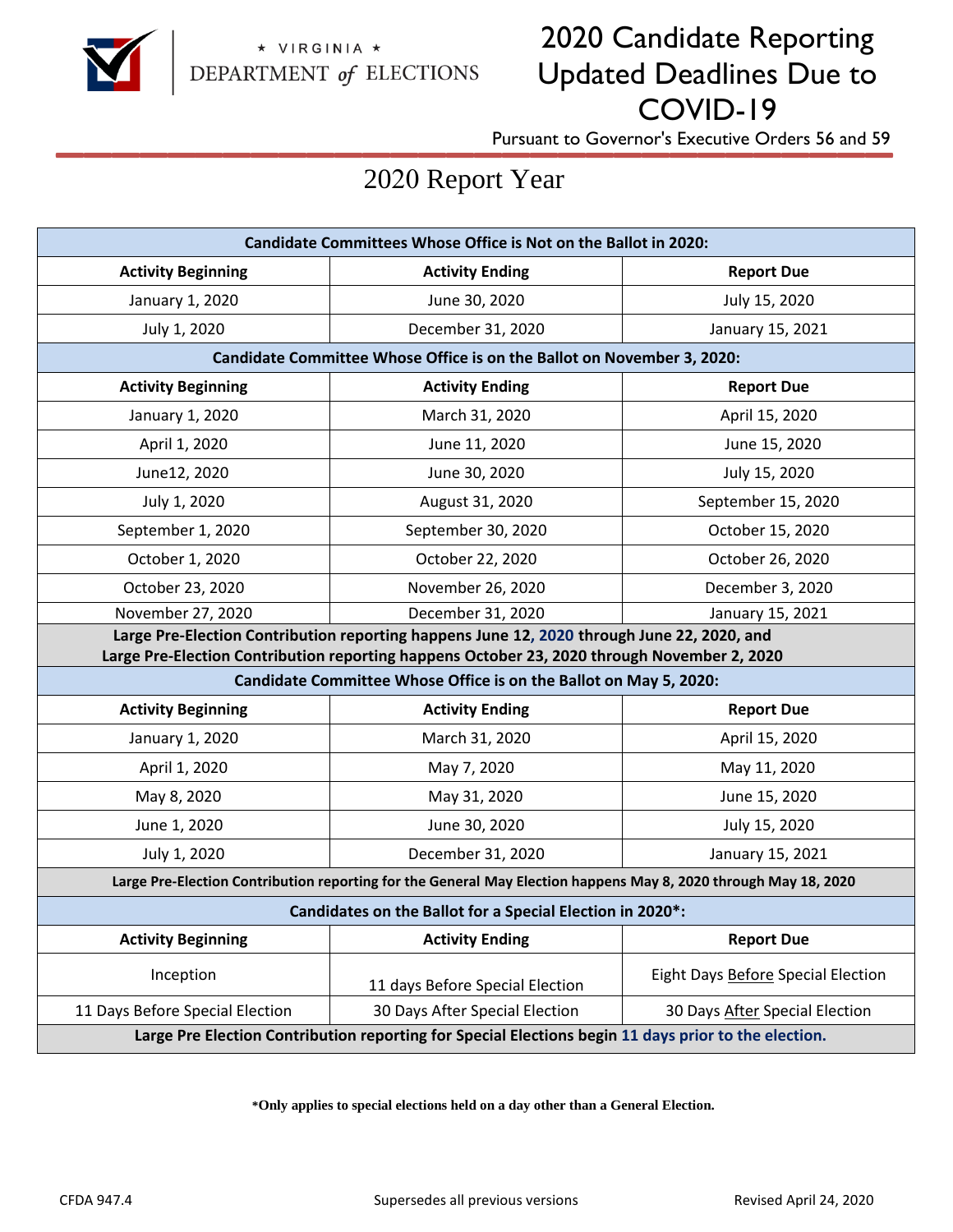# **Which Schedule Should I Follow?**

 Follow the November Schedule if your office is up for election in November. Follow the May Schedule if your office is up for election in May. Follow the Special Schedule if your office is up for election on a day other than the May/November General Election date. Candidate campaign committees who have not filed a final report and are reporting in a successive election cycle must follow the reporting schedule for the office in which they are registered, **EVEN IF THE CANDIDATE DOES NOT INTEND TO PARTICIPATE IN THAT ELECTION OR IS NOT ON THE BALLOT. (§ 24.2-947.6; § 24.2-947.7; § 24.2-947.8)**

# **Where to file Campaign Finance Reports (§ 24.2-947.5):**

- $\checkmark$  General Assembly and Statewide candidates file electronically with the Virginia Department of Elections.
- **§24.2-947.5 (B)** Candidates for local offices and shared constitutional offices, which file reports electronically, file with the Virginia Department of Elections*.* Localities with a population of 70,000 or more are required to file electronically. Paper filers file with the general registrar in the county or city of the candidate's residence.
	- **NOTE: Reports cannot be faxed to the locality in order to make the deadline.**

## **When to File Regular Campaign Finance Reports:**

- $\checkmark$  Electronic filers must file with the Department of Elections by 11:59pm on the day of the deadline.
- $\checkmark$  Local candidates who file on paper must submit their report to the county/city of residence by the close of business on the day of the deadline.
- $\checkmark$  Electronic filing is required for candidates who reside in a county or city which has population of 70,000 or more.
- $\checkmark$  Subject to certain exemptions, candidates for local and constitutional offices in Virginia must file a final campaign finance report covering all activity from the beginning to the date filed. The final report is due after the election before taking the oath of office.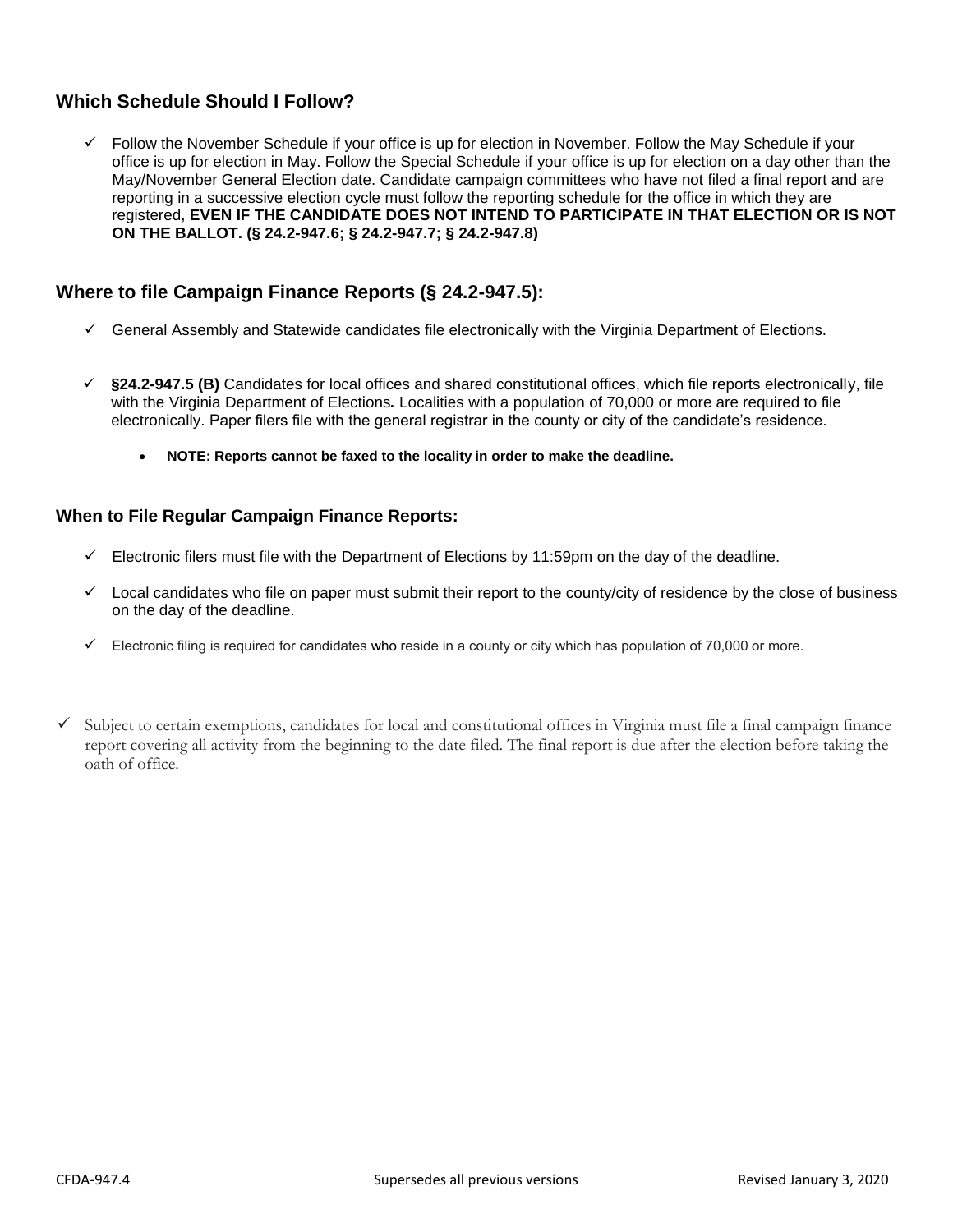#### **Large Pre-Election Contribution Reports (§ 24.2-947.9):**

A Large Pre-Election Contribution report is required to be filed by a candidate's campaign committee if they receive a direct contribution, in-kind contribution or a loan if the contribution or loan amount is:

- \$5,000 or more if a candidate for Statewide office; or
- $\checkmark$  \$1,000 or more if a candidates for the General Assembly; or
- $\checkmark$  \$500 or more if a candidate for any other office

and the contribution or loan is received by the campaign committee between:

- $\checkmark$  the 11<sup>th</sup> day preceding any nominating event ; or
- the 11<sup>th</sup> day preceding a November election and the election date; or
- the 11th day preceding any other election in which the individual is a candidate and the Election Day.

#### **Nominating Events**

- A Large Pre-Election Report is not required if the candidate for the nomination is or has become, by virtue of withdrawal of the opponent(s), running unopposed for the nomination if the party nominates by a method other than a primary.
- Nominating events include, but are not limited to, primary, caucus, mass meeting, or other event at which the party's nomination shall be finally determined or an event at which delegates are chosen who pledge their support of a specified candidate on a ballot at a subsequent convention.

#### **When to File Large Pre-Election Contributions**

- Large Pre-Election Contribution reports are due no later than 11:59 pm on the next day after the committee has received the contribution.
- If the large pre-election contribution is received on a Saturday, then the report is not due until 11:59 pm on the Monday immediately following the Saturday.
- $\checkmark$  If the large pre-election contribution is received on the day before the election, then the report is due on that day.

#### **Where to File Large Pre-Election Contributions**

- Statewide candidates must report large pre-election contributions electronically through the Virginia website. (Faxes are not permitted).
- General Assembly candidates report their large pre-election contributions electronically on the Virginia Department of Elections website with the Virginia Department of Elections.
- Candidates for local offices, who file electronically, file Large Pre-Election contributions on the Virginia Department of Elections website. Paper filers file Large Contribution reports with their county or city general registrar. Faxed copies are **NOT** acceptable in order to meet the deadline. An original, signed copy must be submitted to the local general registrar. Postmarks do no govern.